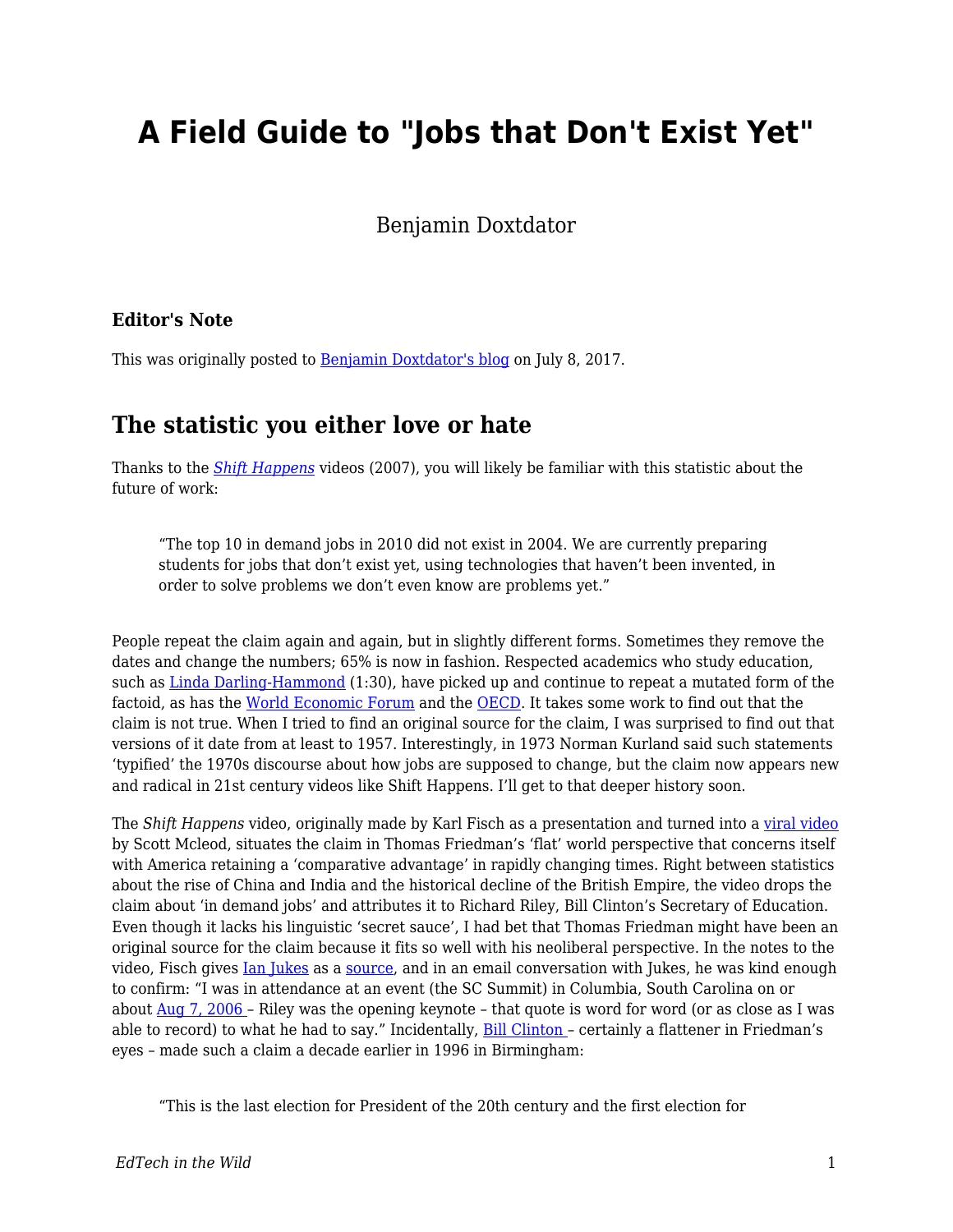President of the 21st century. And you have to decide. Many of you young people in this audience, in a few years you will be doing jobs that haven't been invented yet. Some of you will be doing work that has not even been imagined yet. And you have to decide: what kind of America do you want."

[The brush Bill Clinton painted 'free-trade' with](http://www.salon.com/2016/03/14/bill_clintons_odious_presidency_thomas_frank_on_the_real_history_of_the_90s/) is still being used to color in an awful lot of education books in 2017:

"Change is upon us. We can do nothing about that."

Is the claim stated as a statistic true? [Andrew Old](https://teachingbattleground.wordpress.com/2015/05/27/a-myth-for-teachers-jobs-that-dont-exist-yet/) and more recently [Michael Berman](http://edtechcurmudgeon.blogspot.be/2017/07/the-undead-factoid-who-decided-65-of.html) and the [BBC](http://www.bbc.co.uk/programmes/p053ln9f) have provided a solid de-bunking.

But why does the claim continue to circulate? What ideology does it serve?

# **Future Proof?**

The OECD uses a version of the claim to frame their *[Case for 21st Century Learning](http://www.oecd.org/general/thecasefor21st-centurylearning.htm)*, as does the World Economic Forum in their *[Future of Jobs](http://www3.weforum.org/docs/WEF_Future_of_Jobs.pdf)* (2016) report. More recent versions of the claim have removed specific dates, and switched from talking about the top 'in demand jobs' to talking about a percentage – 65% is the magic number – of children who will work in jobs that haven't been invented yet.

Yet, the claim serves the same function as it did in the *Shift Happens* videos: to suggest that education has failed to keep pace with, and prepare our children for, an ever changing world of work. In the face of this known unknown, the only answer is to instill flexibility and adaptability along with 'skills' like creativity. [Keri Facer](https://www.amazon.com/Learning-Futures-Education-Technology-Social/dp/0415581435) gives us a helpful term for this narrative: the 'future proofing' narrative "suggests that there is only one question about socio-technical change that the 'futureproof' school needs to address: namely, how successfully will the school equip young people to compete in the global economy of tomorrow?"

This logic is so pervasive that we barely notice it. Even reformers that appear progressive, such as Ken Robinson, ultimately link progressive values like creativity to work. A century ago, the logic of future proofing went under the name 'social efficiency', but that branch of the progressive movement found vigorous opposition in [John Dewey](https://www.longviewoneducation.org/are-we-robbing-students-of-tomorrow/) who said that as a matter of politics, the "education in which I am interested is not one which will 'adapt' workers to the existing industrial regime; I am not sufficiently in love with the regime for that."

Now, social efficiency in the language of 'future proofing' is embedded in the neoliberal ideology that equates freedom with free markets, and makes the individual solely responsible for her own fate. As much as the claim is an indictment of schools, it also serves as a warning to individuals. Be a 'lifelong learner' or else. When [Andreas Schleicher](https://web.archive.org/web/20170310035052/http://www.oecd.org/general/thecasefor21st-centurylearning.htm) of the OECD repeats the claim (with no source), he makes clear that only our imaginations and not material circumstances might hold us back in life: "As columnist and author Thomas Friedman puts it, because technology has enabled us to act on our imaginations in ways that we could never before, the most important competition is no longer between countries or companies but between ourselves and our imagination."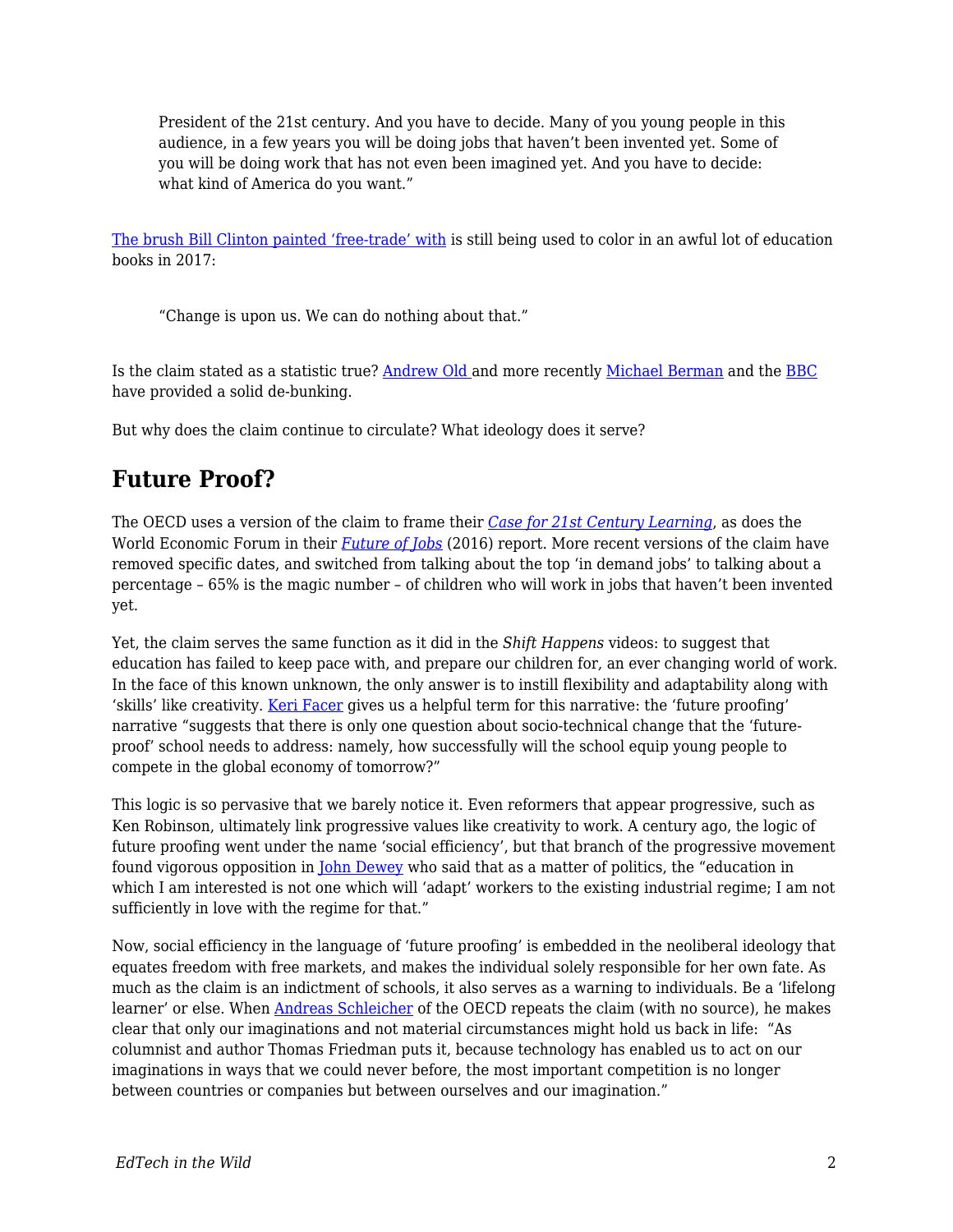The WeF *[Future of Jobs](http://www3.weforum.org/docs/WEF_Future_of_Jobs.pdf)* report exemplifies the future proofing ideology and Thomas Friedman's methodology by making an "extensive survey of CHROs and other senior talent and strategy executives of leading global employers" (p. 3) to learn about the future of work, which then drives their future of education policy:

"By one popular estimate 65% of children entering primary schools today will ultimately work in new job types and functions that currently don't yet exist. Technological trends such as the Fourth Industrial Revolution will create many new cross-functional roles for which employees will need both technical and social and analytical skills. Most existing education systems at all levels provide highly siloed training and continue a number of 20th century practices that are hindering progress on today's talent and labour market issues. … Businesses should work closely with governments, education providers and others to imagine what a true 21st century curriculum might look like."

In this narrative, the education system hinders progress, thus steering the conversation away from explicit economic policies, which are often driven by corporations and Capital. The *Future of Jobs* cites the *Shift Happens* videos as their source, but switches the statistic (or confuses the prediction) from 'top 10 in demand jobs' to the figure of '65% of children' while dropping the date which has expired by seven years now. That post-modern pastiche, and repetition without referent, becomes exhausting.

Perhaps most importantly, the *Future of Jobs* relies on the perspective of CEOs to suggest that Capital has lacked input into the shape and direction of education. Ironically, the first person I found to make the claim about the future of jobs – Devereux C. Josephs – was both Businessman of the Year (1958) and the chair of Eisenhower's President's Committee on Education Beyond High School. More tellingly, in his historical context, Josephs was able to imagine a more equitable future where we shared in prosperity rather than competed against the world's underprivileged on a 'flat' field.

# **The Political Shift that Happened**

While the claim is often presented as a new and alarming fact or prediction about the future, [Devereux C. Josephs](https://www.jstor.org/stable/1083361?seq=1#page_scan_tab_contents) said much the same in 1957 during a Conference on the American High School at the University of Chicago on October 28, less than a month after the Soviets launched Sputnik. If Friedman and his 'flat' earth followers were writing then, they would have been up in arms about the technological superiority of the Soviets, just like they now raise the alarm about the rise of India and China. Josephs was a past president of the Carnegie Corporation, and at the time served as Chairman of the Board of the New York Life Insurance Company.

While critics of the American education system [erupted](https://www.amazon.com/Education-Cold-War-Battle-American/dp/0230338976) after the launch of Sputnik with calls to go back to basics, much as they would again decades later with *[A Nation at Risk](https://en.wikipedia.org/wiki/A_Nation_at_Risk)* (1983), Josephs was instead a "besieged defender" of education according to [Okhee Lee and Michael Salwen.](https://books.google.be/books?id=6BXvwR0X5eUC&pg=PA131&dq=Okhee+Lee+and+Michael+Salwen&hl=en&sa=X&redir_esc=y#v=onepage&q=Okhee%20Lee%20and%20Michael%20Salwen&f=false) Here's how Joseph's talked about the future of work:

"We are too much inclined to think of careers and opportunities as if the oncoming generations were growing up to fill the jobs that are now held by their seniors. This is not true. Our young people will fill many jobs that do not now exist. They will invent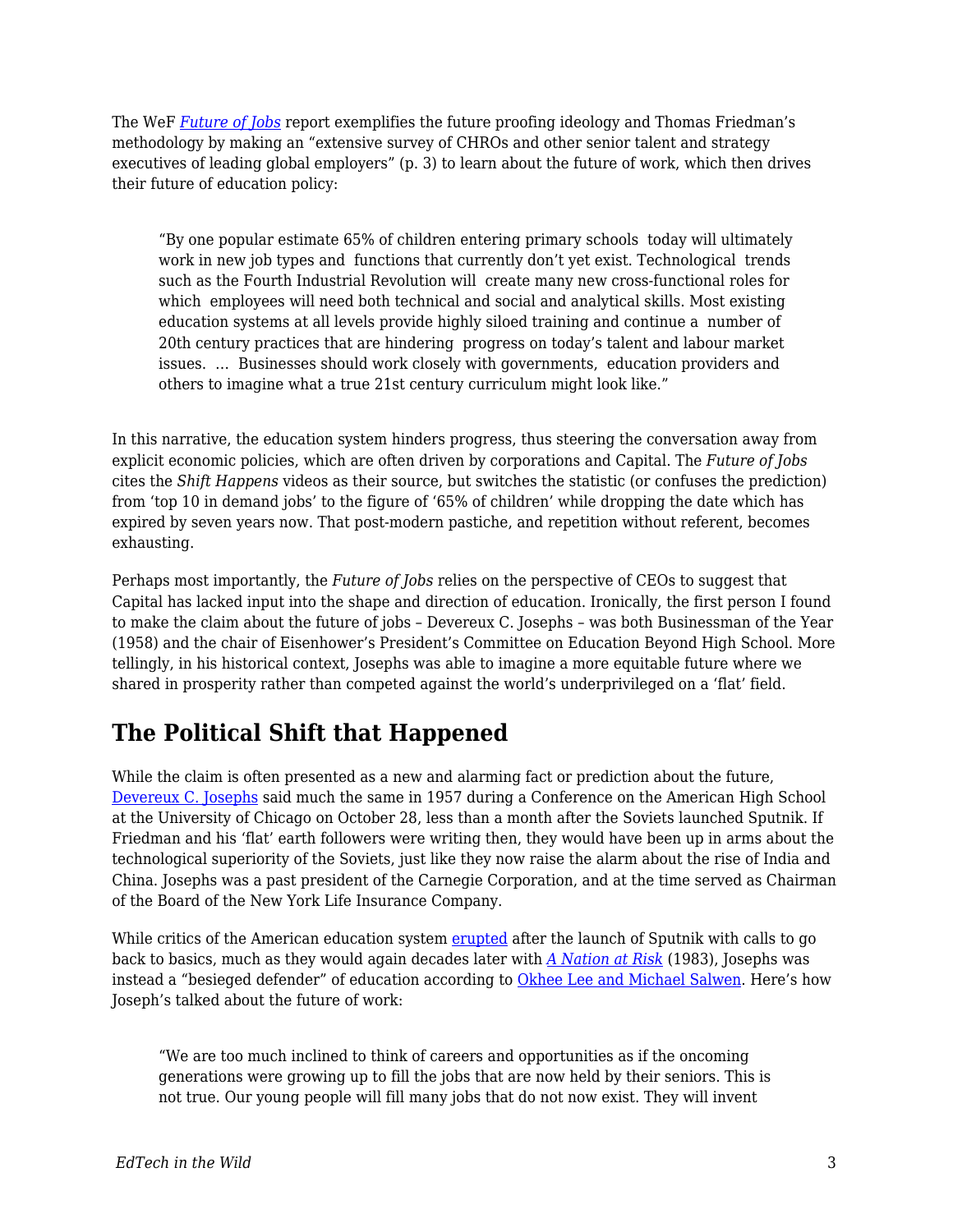products that will need new skills. Old-fashioned mercantilism and the nineteenthcentury theory in which one man's gain was another man's loss, are being replaced by a dynamism in which the new ideas of a lot of people become the gains for many, many more."<sup>4</sup> Devereux C Josephs, <u>[The Emerging American Scene, The School Review, Vol.](https://www.jstor.org/stable/1083361?seq=1#page_scan_tab_contents)</u> [66, No. 1 \(Spring, 1958\)](https://www.jstor.org/stable/1083361?seq=1#page_scan_tab_contents)

Josephs' claim brims with optimism about a new future, striking a tone which contrasts sharply with the *Shift Happens* video and its competitive fear of The Other and decline of Empire. We must recognize this shift that happens between then and now as an erasure of politics – a deletion of the opportunity to make a choice about how the abundant wealth created by automation – and perhaps more often by offshoring to cheap labor – would be shared.

The agentless construction in the *Shift Happens* version – "technologies that haven't been invented yet" – contrasts with Josephs' vision where today's youth invent those technologies. More importantly, Josephs imagines a more equitable socio-technical future, marked not by competition, but where gains are shared. It should go without saying that this has not come to pass. As productivity shot up since the 1950's, worker compensation has stagnated since around 1973.



### Growth of real hourly compensation for production/nonsupervisory workers and productivity, 1948-2011

Note: Hourly compensation is of production/nonsupervisory workers in the private sector and productivity is for the total economy.

Source: Author's analysis of unpublished total economy data from Bureau of Labor Statistics, Labor Productivity and Costs program and Bureau of Economic Analysis, National Income and Product Accounts public data series

**Economic Policy Institute** 

Source: [epi.org](https://www.epi.org/publication/ib330-productivity-vs-compensation/)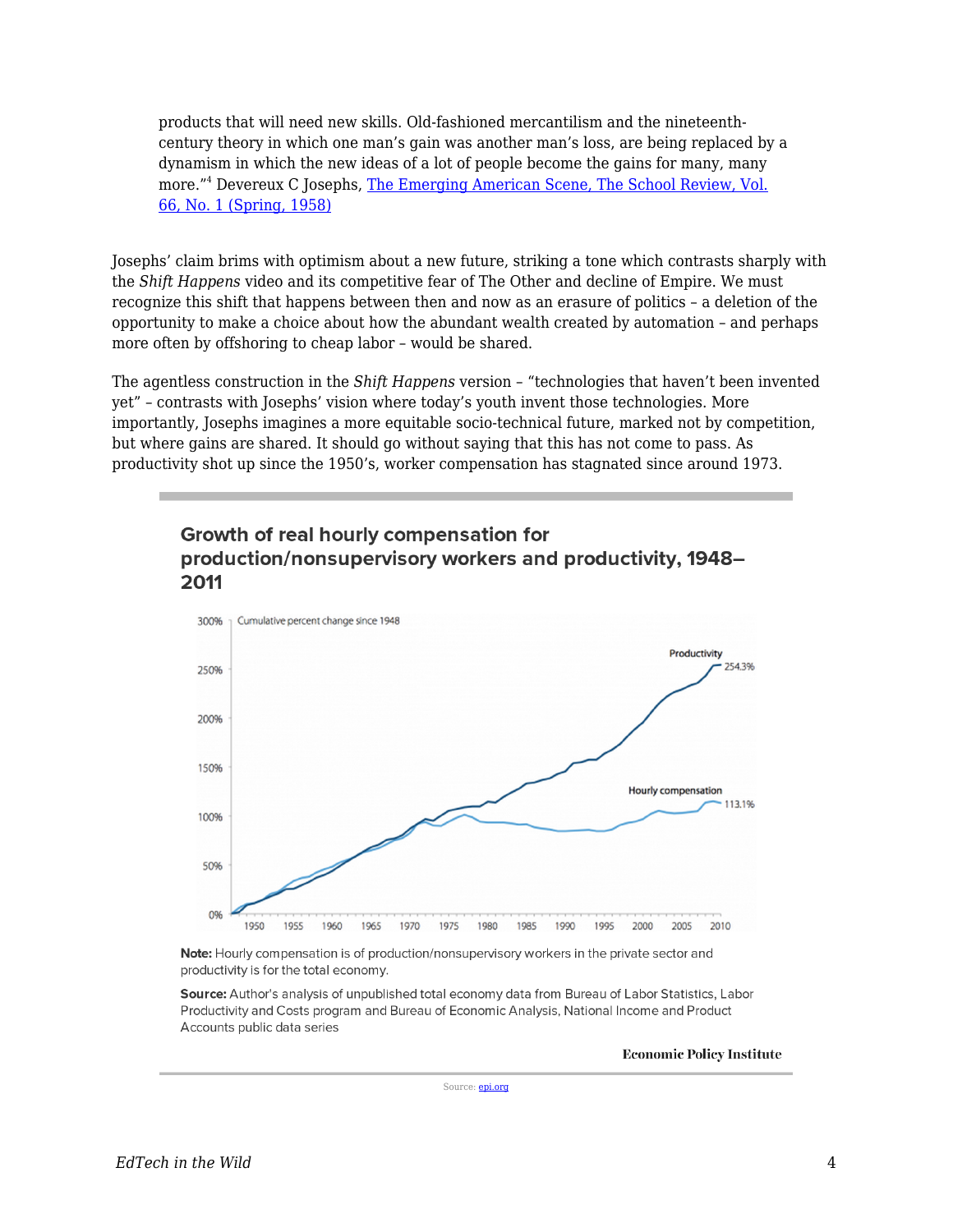In other words, the problem is not that Capital lacks a say in education, but that corporations and the 0.1% are reaping all the rewards and need to explain why. Too often, this explanation comes in the form of the [zombie idea](https://www.nytimes.com/2014/03/31/opinion/krugman-jobs-and-skills-and-zombies.html) of a 'skills gap', which persists though it [keeps being debunked](http://uk.businessinsider.com/no-skills-gap-in-labor-market-as-wages-staganant-2017-6?r=US&IR=T). What else are CEOs going to say – and the skills gap is almost always based on an opinion survey – when they are asked to explain stagnating wages?

Josephs' essay echoes [John Maynard Keynes'](http://www.epi.org/publication/ib330-productivity-vs-compensation/) (1930) in his hope that the "average family" by 1977 "may take some of the [economic] gain in the form of leisure"; the dynamism of new ideas *should have* created gains for 'many, many more' people. Instead, the compensation for CEOs soared as the profit was privatized even though most of the risk for innovation was socialized by US government investment through programs such as DARPA.

### Growth of hourly productivity, real average hourly compensation, and real median hourly compensation (overall and by gender), 1973-2011



Note: Compensation is for production/nonsupervisory workers in the private sector, and productivity is for the total economy.

Source: Author's analysis of unpublished total economy data from the Bureau of Labor Statistics, Labor Productivity and Costs program and Bureau of Economic Analysis, National Income and Product Accounts public data series

**Economic Policy Institute** 

Source: [epi.org](https://www.epi.org/publication/ib330-productivity-vs-compensation/)

Those robots that are always threatening to take our jobs, like Baxter, are the product of government funding going back at least to 1990 when Rodney Brooks, creator of the Roomba, founded iRobot whose [first project](http://www.nytimes.com/2002/12/26/technology/making-robots-with-dreams-of-henry-ford.html?pagewanted=all) was to "build a six-legged insectlike robot named Attila for NASA's Jet Propulsion Laboratory." The article explains that "early revenue [for iRobot] came from research contracts with government agencies like the Defense Advanced Research Projects Agency, or DARPA, at the Pentagon." Now, Brooks has started a new company, Rethink Robotics, backed by venture capitalists.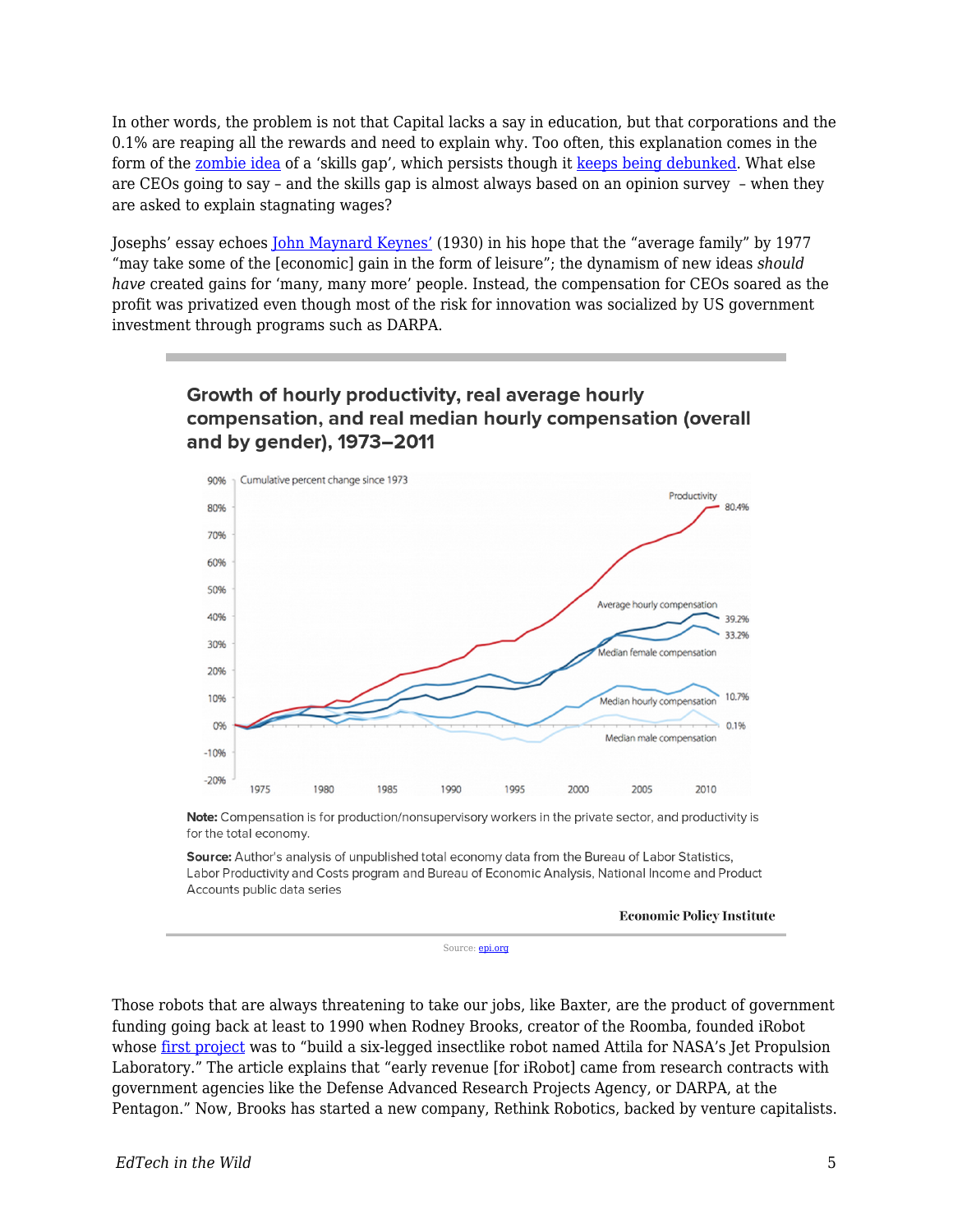According to an [interview](https://www.parlio.com/qa/rodney-brooks) with Brooks, "Baxter was developed at a VC backed company, Rethink Robotics. So there is no funding to receive from governments or funding agencies. In the past the pre-research for the technologies that went into Baxter have been funded by the US government, via NASA and DARPA."



Josephs and Keynes predicted shared prosperity from the rise of automation. They did not foresee such a massive welfare program designed to help corporations.

We must not confuse the hope that Josephs and Keynes shared with Thomas Friedman's [facile claim](https://books.google.be/books?id=oSsIfoDQHhgC&pg=PA269&lpg=PA269&dq=America,+as+a+whole,+will+do+fine+in+a+flat+world+with+free+trade&source=bl&ots=Ba64Qd9mTy&sig=b9T49M7KyKlZ6nWu3wKL79vrGE4&hl=en&sa=X&ved=0ahUKEwjo-KLQyfnUAhUQmbQKHbVtDbAQ6AEILzAC#v=onepage&q=America%2C%20as%20a%20whole%2C%20will%20do%20fine%20in%20a%20flat%20world%20with%20free%20trade&f=false) that "America, as a whole, will do fine in a flat world with free trade" because "there is no limit to the number of idea-generating jobs in the world." So-called 'knowledge work' depends on [sacrificial](https://www.lrb.co.uk/v38/n11/naomi-klein/let-them-drown) [people toiling in sacrificial places](https://www.lrb.co.uk/v38/n11/naomi-klein/let-them-drown), doing the dangerous and dirty work we still rely on. Writing in 2003, [Doug Henwood](http://thenewpress.com/books/after-new-economy) asks:"We've been hearing about post-industrial society for at least thirty years; if it had come about, would we have to worry about global warming?"

Yet, because 'thought leaders' follow Friedman, they conclude that schools must work to provide the kind of skills that will allow individuals to create their own knowledge work. In *[The Sociological](http://sites.middlebury.edu/utopias/files/2013/02/The-Promise.pdf) [Imagination](http://sites.middlebury.edu/utopias/files/2013/02/The-Promise.pdf)* (1959), C. Wright Mills already observed a shift taking place where public issues were being blamed on personal troubles that "occur within the character of the individual". So we should not be surprised when Thomas Friedman interviews Tony Wagner – an education 'thought leader', friend of Friedman, and advocate of the skills agenda - and suggests that [people who need jobs](http://www.nytimes.com/2013/03/31/opinion/sunday/friedman-need-a-job-invent-it.html) [should invent them.](http://www.nytimes.com/2013/03/31/opinion/sunday/friedman-need-a-job-invent-it.html) Wagner tells Friedman that "Young people who are intrinsically motivated curious, persistent, and willing to take risks — will learn new knowledge and skills continuously. They will be able to find new opportunities or create their own — a disposition that will be increasingly important as many traditional careers disappear." In contrast, Josephs was still able to believe in a collective responsibility, writing that "the price tag on this [coming economic] abundance is the responsibility of society for the welfare of the individuals who are, from time to time, dislocated."<sup>7</sup> *Emerging Scene*, p. 25

Instead of factoids without substance, we actually have good statistical projections about the future of jobs, and it's bleak. A look into the future of paid work shows persistent gaps and cracks rather than a 'flat' world. The **Bureau of Labor Statistics'** projections for numeric job growth from 2014-2024 indicate that four out of the top five growing jobs pay salaries that are less than \$21,400 per annum. With the exception of Registered Nurses (#2), who on average earn \$66,640 and require a Bachelor Degree, the other top five growing jobs require no formal credentials. ${}^{8}$ I borrow this paragraph from my [essay here](https://www.longviewoneducation.org/maybe-not-afraid-edtechs-inability-imagine-future/).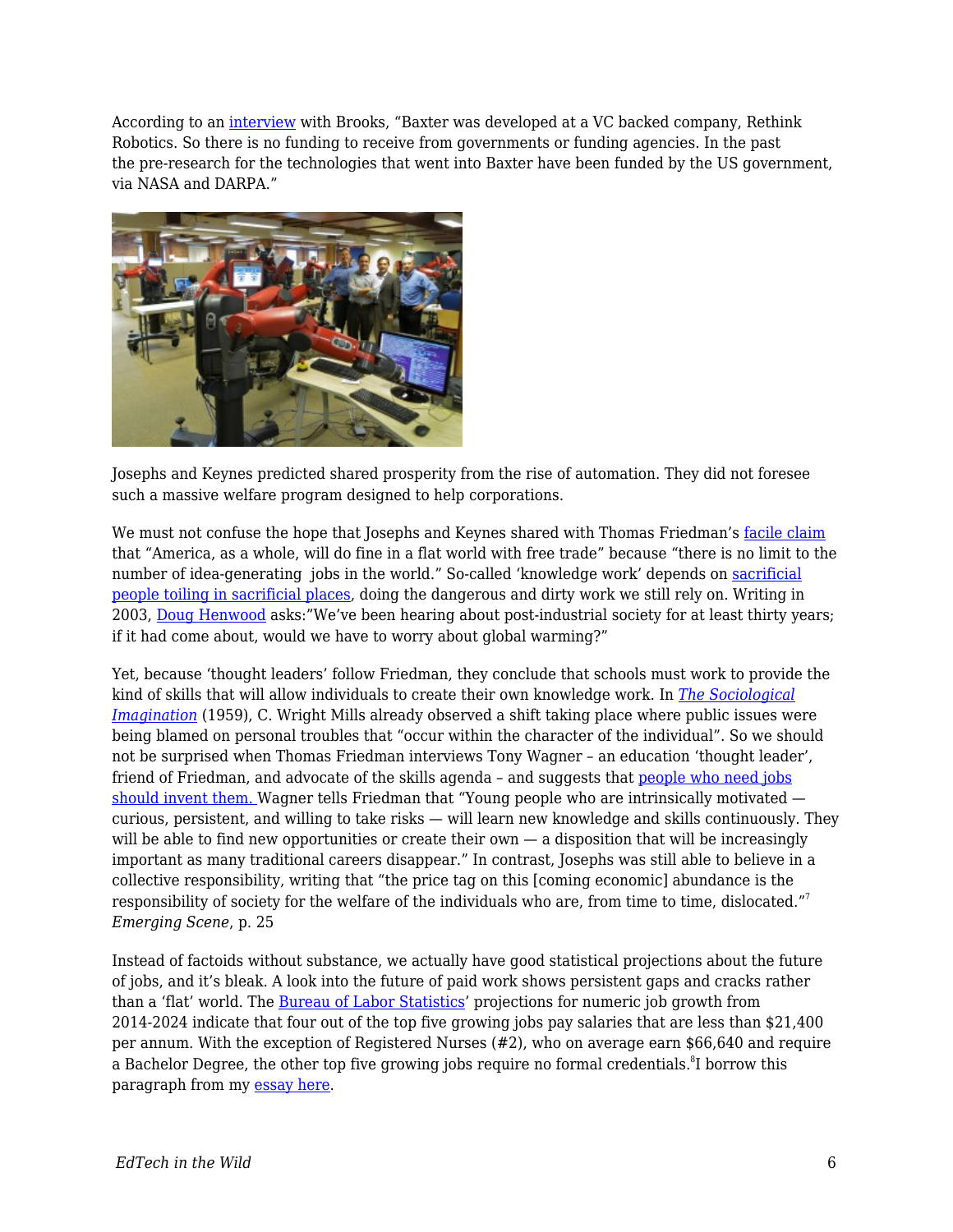## **Beyond Press Releases**

[Audrey Watters](http://hackeducation.com/2016/11/02/futures) has written about how futurists and gurus have figured out that "The best way to invent the future is to issue a press release." Proponents of the 'skills agenda' like the OECD have essentially figured out how to make "the political more pedagogical", to borrow a phrase from [Henry](http://www.public.iastate.edu/~drrussel/www548/giroux-respofintells.pdf) [Giroux.](http://www.public.iastate.edu/~drrussel/www548/giroux-respofintells.pdf) In their [book](https://www.amazon.ca/Most-Likely-Succeed-Preparing-Innovation/dp/1501104322), *Most Likely to Succeed*, Tony Wagner and billionaire Ted Dintersmith warn us that "if you can't invent (and reinvent) your own job and distinctive competencies, you risk chronic underemployment." Their [movie,](http://www.mltsfilm.org/) of the same title, repeats the hollow claim about 'jobs that haven't been invented yet'. Ironically, though Wagner tells us that "knowledge today is a free commodity", you can only see the film in private screenings.

I don't want to idealize Josephs, but revisiting his context helps us understand something about the debate about education and the future, not because he was a radical in his times, but because our times are radical.

In an interview at [CUNY](https://www.youtube.com/watch?v=K_GtNgUxIJQ) (2015), Gillian Tett asks Jeffrey Sachs and Paul Krugman what policy initiatives they would propose to deal with globalization, technology, and inequality. $^9$ This part of their conversation starts at about 32:00 After Sachs and Krugman propose regulating finance, expanding aid to disadvantaged children, creating a robust social safety net, reforming the tax system to eliminate privilege for the 0.1%, redistributing profits, raising wages, and strengthening the position of labor, Tett recounts a story:

"Back in January I actually moderated quite a similar event in Davos with a group of CEOs and general luminaries very much not just the 1% but probably the 0.1% and I asked them the same question. And what they came back with was education, education, and a bit of digital inclusion."

Krugman, slightly lost for words, replies: "Arguing that education is the thing is … Gosh… That's so 1990s… even then it wasn't really true."

For CEOs and futurists who say that disruption is the answer to practically everything, arguing that the answer lies in education and skills is actually the least disruptive response to the problems we face. Krugman argues that education emerges as the popular answer because "It's not intrusive. It doesn't require that we have higher taxes. It doesn't require that CEOs have to deal with unions again." Sachs adds, "Obviously, it's the easy answer for that group [the 0.1%]."

The kind of complex thinking we deserve about education won't come in factoids or bullet-point lists of skills of the future. In fact, that kind of complex thinking is already out there, waiting.